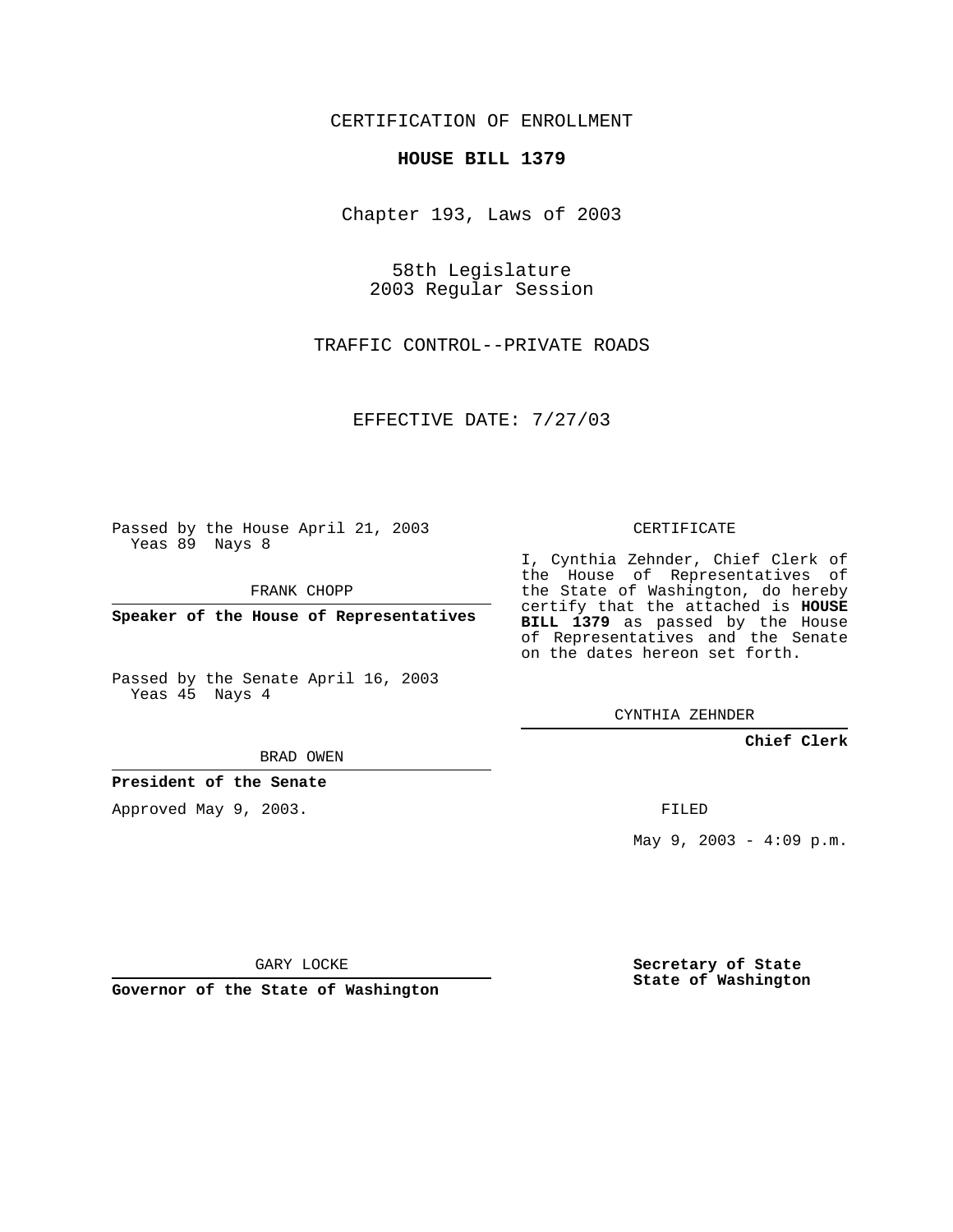## **HOUSE BILL 1379** \_\_\_\_\_\_\_\_\_\_\_\_\_\_\_\_\_\_\_\_\_\_\_\_\_\_\_\_\_\_\_\_\_\_\_\_\_\_\_\_\_\_\_\_\_

\_\_\_\_\_\_\_\_\_\_\_\_\_\_\_\_\_\_\_\_\_\_\_\_\_\_\_\_\_\_\_\_\_\_\_\_\_\_\_\_\_\_\_\_\_

## AS AMENDED BY THE SENATE

Passed Legislature - 2003 Regular Session

|  | State of Washington                            |  | 58th Legislature | 2003 Regular Session |  |
|--|------------------------------------------------|--|------------------|----------------------|--|
|  | By Representatives Ericksen, Bush and Anderson |  |                  |                      |  |

Read first time 01/24/2003. Referred to Committee on Transportation.

 AN ACT Relating to agreements with cities, towns, and counties for traffic control on private roads by local law enforcement personnel; and adding a new section to chapter 46.61 RCW.

BE IT ENACTED BY THE LEGISLATURE OF THE STATE OF WASHINGTON:

 NEW SECTION. **Sec. 1.** A new section is added to chapter 46.61 RCW to read as follows:

 State, local, or county law enforcement personnel may enforce speeding violations under RCW 46.61.400 on private roads within a community organized under chapter 64.38 RCW if:

 (1) A majority of the homeowner's association's board of directors votes to authorize the issuance of speeding infractions on its private roads, and declares a speed limit not lower than twenty miles per hour;

 (2) A written agreement regarding the speeding enforcement is signed by the homeowner's association president and the chief law enforcement official of the city or county within whose jurisdiction the private road is located;

 (3) The homeowner's association has provided written notice to all of the homeowners describing the new authority to issue speeding infractions; and